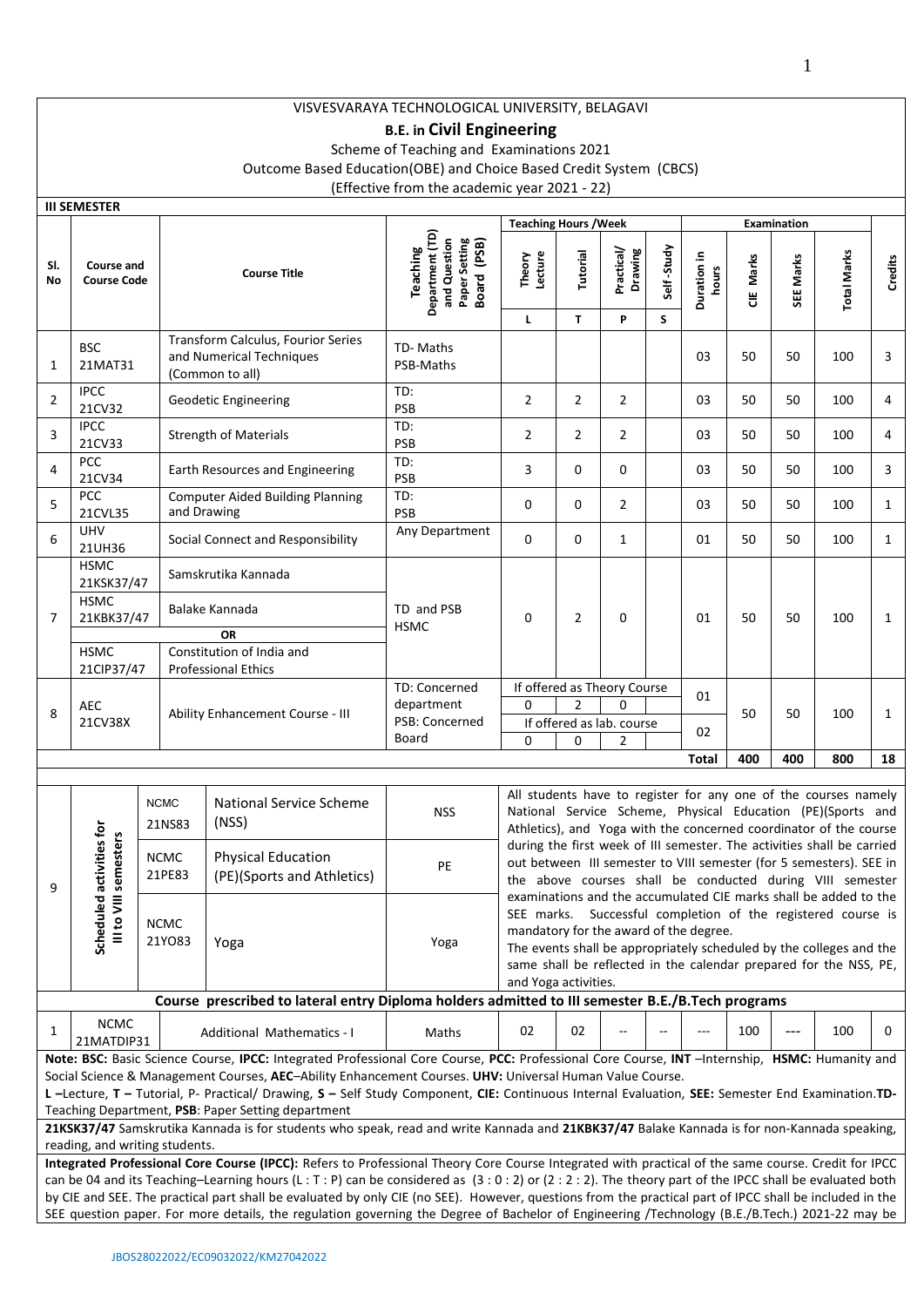referred.

**21INT49Inter/Intra Institutional Internship**: All the students admitted to engineering programs under the lateral entry category shall have to undergo a mandatory 21INT49 Inter/Intra Institutional Internship of 03 weeks during the intervening period of III and IV semesters. The internship shall be slated for CIE only and will not have SEE. The letter grade earned through CIE shall be included in the IV semester grade card. The internship shall be considered as a head of passing and shall be considered for vertical progression and for the award of degree. Those, who do not take up / complete the internship shall be declared fail and shall have to complete during subsequently after satisfying the internship requirements. The faculty coordinator or mentor shall monitor the students' internship progress and interact with them for the successful completion of the internship.

# **Non–credit mandatory courses (NCMC):**

### **(A)Additional Mathematics I and II:**

**(1)** These courses are prescribed for III and IV semesters respectively to lateral entry Diploma holders admitted to III semester of B.E./B.Tech., programs. They shall attend the classes during the respective semesters to complete all the formalities of the course and appear for the Continuous Internal Evaluation (CIE). In case, any student fails to register for the said course/fails to secure the minimum 40 % of the prescribed CIE marks, he/she shall be deemed to have secured an F grade. In such a case, the student has to fulfill the course requirements during subsequent semester/s to earn the qualifying CIE marks. These courses are slated for CIE only and have no SEE.

**(2)** Additional Mathematics I and II shall not be considered for vertical progression as well as for the calculation of SGPA and CGPA, but completion of the courses shall be mandatory for the award of degree.

**(3)** Successful completion of the courses Additional Mathematics I and II shall be indicated as satisfactory in the grade card. Non-completion of the courses Additional Mathematics I and II shall be indicated as Unsatisfactory.

#### **(B) National Service Scheme/Physical Education (Sport and Athletics)/ Yoga:**

**(1)** Securing 40 % or more in CIE,35 % or more marks in SEE, nd 40 % or more in the sum total of CIE + SEE leads to successful completion of the registered course.

**(2)** In case, students fail to secure 35 % marks in SEE, they have to appear for SEE during the subsequent examinations conducted by the University.

**(3)** In case, any student fails to register for NSS, PE or Yoga/fails to secure the minimum 40 % of the prescribed CIE marks, he/she shall be deemed to have not completed the requirements of the course. In such a case, the student has to fulfill the course requirements during subsequent semester/s to earn the qualifying CIE marks.

**(4)** Successful completion of the course shall be indicated as satisfactory in the grade card. Non-completion of the course shall be indicated as Unsatisfactory.

**(5)**These courses shall not be considered for vertical progression as well as for the calculation of SGPA and CGPA, but completion of the courses shall be mandatory for the award of degree.

|         | <b>Ability Enhancement Course - III</b> |         |                          |  |  |  |  |  |  |  |
|---------|-----------------------------------------|---------|--------------------------|--|--|--|--|--|--|--|
| 21CV381 | Problem Solving using Python            | 21CV384 | Infrastructure Finance   |  |  |  |  |  |  |  |
| 21CV382 | Microsoft Excel and VBA                 | 21CV385 | Fire Safety in Buildings |  |  |  |  |  |  |  |
| 21CV383 | Personality Development and Soft Skills |         |                          |  |  |  |  |  |  |  |
|         |                                         |         |                          |  |  |  |  |  |  |  |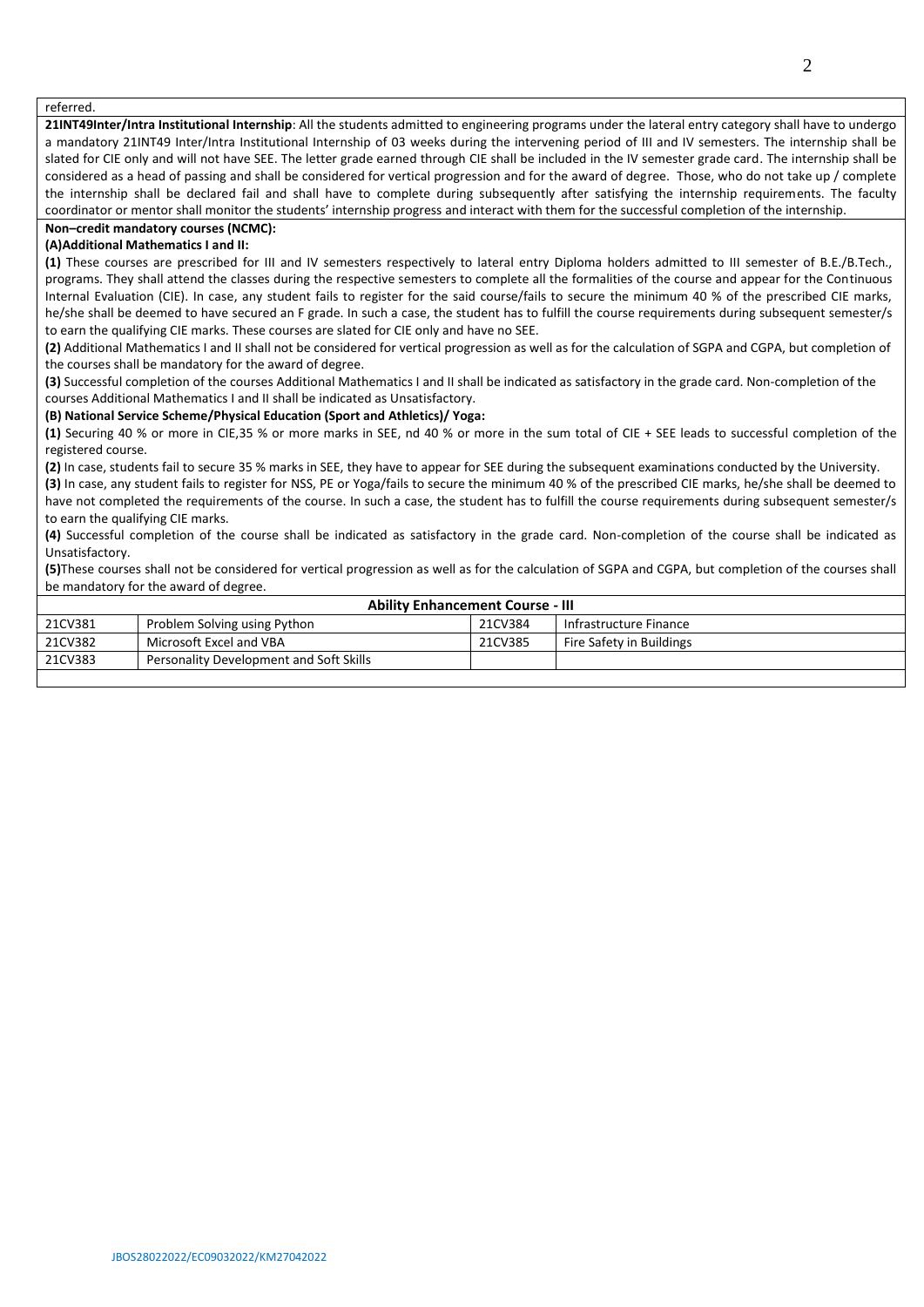# **B.E. in Civil Engineering**

Scheme of Teaching and Examinations 2021

Outcome-Based Education (OBE) and Choice Based Credit System (CBCS)

(Effective from the academic year 2021 - 22)

|                | <b>IV SEMESTER</b>                                                                                                                                                                                                                                                                                                                                                                                                                                                                                                                                                                                                                                                                                                                                                                                  |                                                                                                                                                                                                                                                                                                                                                                                          |                                                                                |                                                                                                                                                                                                                                                                                 |                     |                                                                           |            |                      |            |                          |                    |                |
|----------------|-----------------------------------------------------------------------------------------------------------------------------------------------------------------------------------------------------------------------------------------------------------------------------------------------------------------------------------------------------------------------------------------------------------------------------------------------------------------------------------------------------------------------------------------------------------------------------------------------------------------------------------------------------------------------------------------------------------------------------------------------------------------------------------------------------|------------------------------------------------------------------------------------------------------------------------------------------------------------------------------------------------------------------------------------------------------------------------------------------------------------------------------------------------------------------------------------------|--------------------------------------------------------------------------------|---------------------------------------------------------------------------------------------------------------------------------------------------------------------------------------------------------------------------------------------------------------------------------|---------------------|---------------------------------------------------------------------------|------------|----------------------|------------|--------------------------|--------------------|----------------|
|                |                                                                                                                                                                                                                                                                                                                                                                                                                                                                                                                                                                                                                                                                                                                                                                                                     |                                                                                                                                                                                                                                                                                                                                                                                          |                                                                                |                                                                                                                                                                                                                                                                                 |                     | <b>Teaching Hours / Week</b>                                              |            |                      |            | <b>Examination</b>       |                    |                |
| SI.<br>No      | Course and<br><b>Course Code</b>                                                                                                                                                                                                                                                                                                                                                                                                                                                                                                                                                                                                                                                                                                                                                                    | <b>Course Title</b>                                                                                                                                                                                                                                                                                                                                                                      | Department (TD)<br>and Question<br>Paper Setting<br>(PSB)<br>Teaching<br>Board | Lecture<br>Theory                                                                                                                                                                                                                                                               | Tutorial            | Practical/<br>Drawing                                                     | Self-Study | Duration in<br>hours | Marks<br>ă | SEE Marks                | <b>Total Marks</b> | Credits        |
| 1              | <b>BSC</b><br>21MAT41                                                                                                                                                                                                                                                                                                                                                                                                                                                                                                                                                                                                                                                                                                                                                                               | Complex Analysis, Probability and<br><b>Statistical Methods.</b>                                                                                                                                                                                                                                                                                                                         | TD, PSB-Maths                                                                  | L                                                                                                                                                                                                                                                                               | T                   | P                                                                         | S.         | 03                   | 50         | 50                       | 100                | 3              |
| $\overline{2}$ | <b>IPCC</b><br>21CV42                                                                                                                                                                                                                                                                                                                                                                                                                                                                                                                                                                                                                                                                                                                                                                               | Fluid Mechanics and Hydraulics                                                                                                                                                                                                                                                                                                                                                           |                                                                                | $\overline{2}$                                                                                                                                                                                                                                                                  | $\overline{2}$      | $\overline{2}$                                                            |            | 03                   | 50         | 50                       | 100                | 4              |
| 3              | <b>IPCC</b><br>21CV43                                                                                                                                                                                                                                                                                                                                                                                                                                                                                                                                                                                                                                                                                                                                                                               | <b>Public Health Engineering</b>                                                                                                                                                                                                                                                                                                                                                         |                                                                                | 2                                                                                                                                                                                                                                                                               | $\overline{2}$      | $\overline{2}$                                                            |            | 03                   | 50         | 50                       | 100                | 4              |
| 4              | <b>PCC</b><br>21CV44                                                                                                                                                                                                                                                                                                                                                                                                                                                                                                                                                                                                                                                                                                                                                                                | Analysis of Structures                                                                                                                                                                                                                                                                                                                                                                   |                                                                                | $\overline{2}$                                                                                                                                                                                                                                                                  | $\overline{2}$      | $\Omega$                                                                  |            | 03                   | 50         | 50                       | 100                | 3              |
| 5              | <b>AEC</b><br>21BE45                                                                                                                                                                                                                                                                                                                                                                                                                                                                                                                                                                                                                                                                                                                                                                                | <b>Biology for Engineers</b>                                                                                                                                                                                                                                                                                                                                                             | BT, CHE, PHY                                                                   | $\mathbf{1}$                                                                                                                                                                                                                                                                    | 2                   | 0                                                                         |            | 02                   | 50         | 50                       | 100                | $\overline{2}$ |
| 6              | <b>PCC</b><br>21CVL46                                                                                                                                                                                                                                                                                                                                                                                                                                                                                                                                                                                                                                                                                                                                                                               | Engineering Geology Lab                                                                                                                                                                                                                                                                                                                                                                  |                                                                                | 0                                                                                                                                                                                                                                                                               | $\Omega$            | $\overline{2}$                                                            |            | 03                   | 50         | 50                       | 100                | $\mathbf{1}$   |
|                | <b>HSMC</b><br>21KSK37/47                                                                                                                                                                                                                                                                                                                                                                                                                                                                                                                                                                                                                                                                                                                                                                           | Samskrutika Kannada                                                                                                                                                                                                                                                                                                                                                                      |                                                                                |                                                                                                                                                                                                                                                                                 |                     |                                                                           |            |                      |            |                          |                    |                |
| $\overline{7}$ | <b>HSMC</b><br>21KBK37/47                                                                                                                                                                                                                                                                                                                                                                                                                                                                                                                                                                                                                                                                                                                                                                           | Balake Kannada                                                                                                                                                                                                                                                                                                                                                                           | <b>HSMC</b>                                                                    | 0                                                                                                                                                                                                                                                                               | $\overline{2}$      | 0                                                                         |            | 01                   | 50         | 50                       | 100                | $\mathbf{1}$   |
|                | <b>HSMC</b>                                                                                                                                                                                                                                                                                                                                                                                                                                                                                                                                                                                                                                                                                                                                                                                         | OR<br>Constitution of India & Professional                                                                                                                                                                                                                                                                                                                                               |                                                                                |                                                                                                                                                                                                                                                                                 |                     |                                                                           |            |                      |            |                          |                    |                |
| 8              | 21CIP37/47<br><b>AEC</b><br>21CV48X                                                                                                                                                                                                                                                                                                                                                                                                                                                                                                                                                                                                                                                                                                                                                                 | <b>Ethics</b><br>Ability Enhancement Course-IV                                                                                                                                                                                                                                                                                                                                           | TD and PSB:<br>Concerned<br>department                                         | 0<br>0                                                                                                                                                                                                                                                                          | $\overline{2}$<br>0 | If offered as theory Course<br>$\Omega$<br>If offered as lab. course<br>2 |            | 01<br>02             | 50         | 50                       | 100                | $\mathbf{1}$   |
| 9              | <b>UHV</b><br>21UH49                                                                                                                                                                                                                                                                                                                                                                                                                                                                                                                                                                                                                                                                                                                                                                                | Universal Human Values                                                                                                                                                                                                                                                                                                                                                                   | Any<br>Department                                                              | 0                                                                                                                                                                                                                                                                               | $\overline{2}$      | $\Omega$                                                                  |            | 01                   | 50         | 50                       | 100                | $\mathbf{1}$   |
| 10             | INT<br>21INT49                                                                                                                                                                                                                                                                                                                                                                                                                                                                                                                                                                                                                                                                                                                                                                                      | Inter/Intra Institutional Internship                                                                                                                                                                                                                                                                                                                                                     | <b>Evaluation By</b><br>the<br>appropriate<br>authorities                      | Completed<br>during<br>the<br>intervening period of II<br>$\mathbf{III}$<br>semesters<br>and<br>by<br>students admitted to first<br>year of BE./B.Tech and<br>during<br>the<br>intervening<br>of III and IV<br>period<br>semesters by Lateral entry<br>students admitted to III |                     |                                                                           |            |                      | 100        | $\overline{\phantom{a}}$ | 100                | $\overline{2}$ |
|                |                                                                                                                                                                                                                                                                                                                                                                                                                                                                                                                                                                                                                                                                                                                                                                                                     |                                                                                                                                                                                                                                                                                                                                                                                          |                                                                                | semester.                                                                                                                                                                                                                                                                       |                     |                                                                           |            | Total                | 550        | 450                      | 1000               | 22             |
|                |                                                                                                                                                                                                                                                                                                                                                                                                                                                                                                                                                                                                                                                                                                                                                                                                     | Course prescribed to lateral entry Diploma holders admitted to III semester of Engineering programs                                                                                                                                                                                                                                                                                      |                                                                                |                                                                                                                                                                                                                                                                                 |                     |                                                                           |            |                      |            |                          |                    |                |
| 1              | <b>NCMC</b><br>21MATDIP41                                                                                                                                                                                                                                                                                                                                                                                                                                                                                                                                                                                                                                                                                                                                                                           | <b>Additional Mathematics - II</b>                                                                                                                                                                                                                                                                                                                                                       | Maths                                                                          | 02                                                                                                                                                                                                                                                                              | 02                  |                                                                           |            |                      | 100        | --                       | 100                | 0              |
|                |                                                                                                                                                                                                                                                                                                                                                                                                                                                                                                                                                                                                                                                                                                                                                                                                     | Note: BSC: Basic Science Course, IPCC: Integrated Professional Core Course, PCC: Professional Core Course, AEC -Ability Enhancement Courses,<br>HSMC: Humanity and Social Science and Management Courses, UHV- Universal Human Value Courses.<br>L-Lecture, T-Tutorial, P-Practical/Drawing, S-Self Study Component, CIE: Continuous Internal Evaluation, SEE: Semester End Examination. |                                                                                |                                                                                                                                                                                                                                                                                 |                     |                                                                           |            |                      |            |                          |                    |                |
|                |                                                                                                                                                                                                                                                                                                                                                                                                                                                                                                                                                                                                                                                                                                                                                                                                     |                                                                                                                                                                                                                                                                                                                                                                                          |                                                                                |                                                                                                                                                                                                                                                                                 |                     |                                                                           |            |                      |            |                          |                    |                |
| referred.      | 21KSK37/47 Samskrutika Kannada is for students who speak, read and write Kannada and 21KBK37/47 Balake Kannada is for non-Kannada speaking,<br>reading, and writing students.<br>Integrated Professional Core Course (IPCC): Refers to Professional Theory Core Course Integrated with Practical of the same course. Credit for IPCC<br>can be 04 and its Teaching-Learning hours (L: T: P) can be considered as (3:0:2) or (2:2:2). The theory part of the IPCC shall be evaluated both<br>by CIE and SEE. The practical part shall be evaluated by only CIE (no SEE). However, questions from the practical part of IPCC shall be included in the<br>SEE question paper. For more details, the regulation governing the Degree of Bachelor of Engineering /Technology (BE/B.Tech.) 2021-22 may be |                                                                                                                                                                                                                                                                                                                                                                                          |                                                                                |                                                                                                                                                                                                                                                                                 |                     |                                                                           |            |                      |            |                          |                    |                |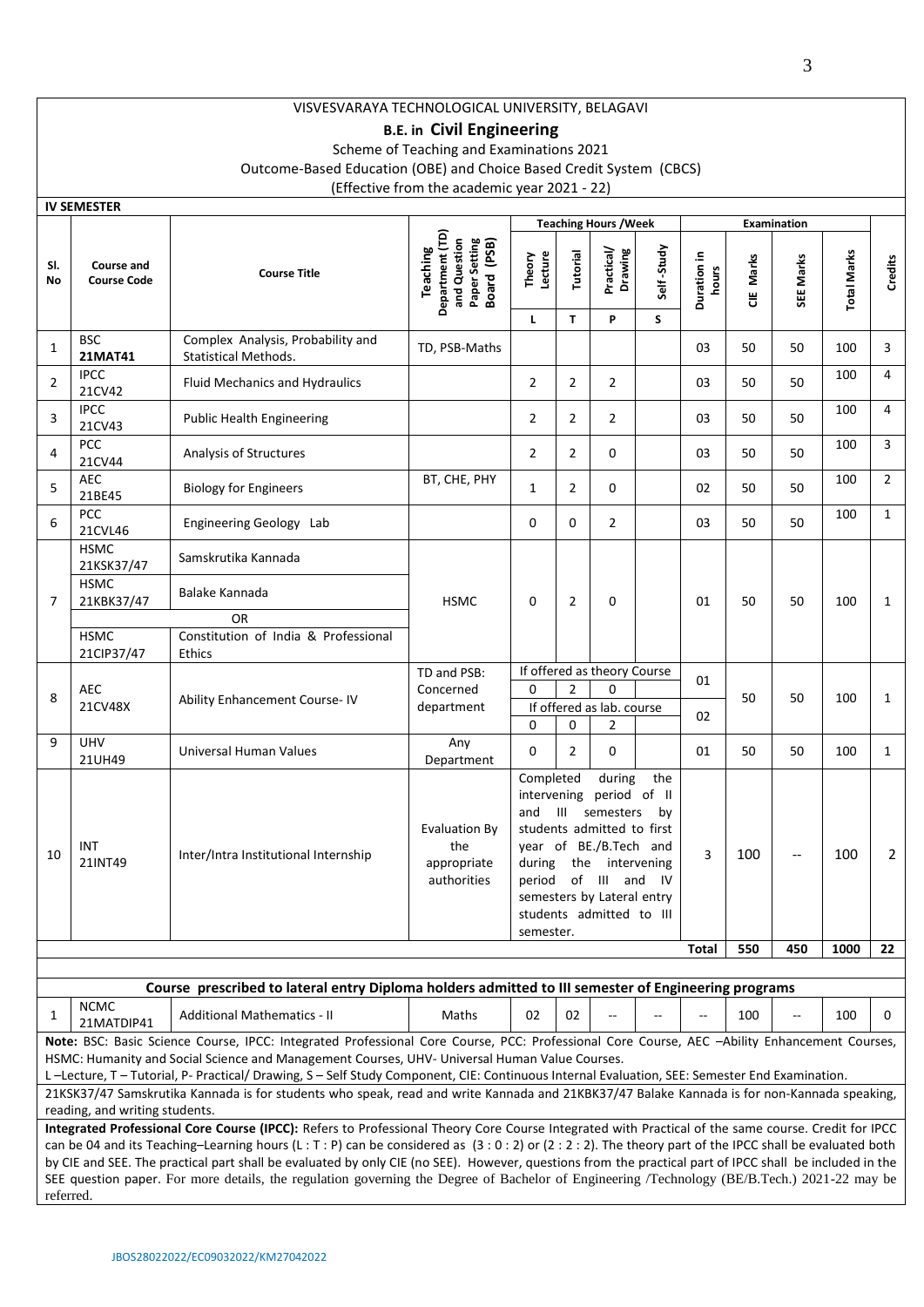### **Non – credit mandatory course (NCMC):**

#### **Additional Mathematics - II:**

**(1)** Lateral entry Diploma holders admitted to III semester of B.E./B.Tech., shall attend the classes during the IV semester to complete all the formalities of the course and appear for the Continuous Internal Evaluation (CIE). In case, any student fails to register for the said course/fails to secure the minimum 40 % of the prescribed CIE marks, he/she shall be deemed to have secured an F grade. In such a case, the student has to fulfill the course requirements during subsequent semester/s to earn the qualifying CIE marks. These courses are slated for CIE only and have no SEE.

**(2)** Additional Mathematics I and II shall not be considered for vertical progression as well as for the calculation of SGPA and CGPA, but completion of the courses shall be mandatory for the award of degree.

**(3)**Successful completion of the course Additional Mathematics II shall be indicated as satisfactory in the grade card. Non-completion of the courses. Additional Mathematics II shall be indicated as Unsatisfactory.

|         | <b>Ability Enhancement Course - IV</b> |         |                        |  |  |  |  |  |  |  |
|---------|----------------------------------------|---------|------------------------|--|--|--|--|--|--|--|
| 21CV481 | Data Manipulation with Python Pandas   | 21CV484 | <b>Project Finance</b> |  |  |  |  |  |  |  |
| 21CV482 | <b>GIS with Quantum GIS</b>            | 21CV485 | Green Buildings        |  |  |  |  |  |  |  |
| 21CV483 | <b>Technical Writing Skills</b>        |         |                        |  |  |  |  |  |  |  |

#### **Internship of 04 weeks during the intervening period of IV and V semesters; 21INT68Innovation/ Entrepreneurship/ Societal Internship.**

**(1)** All the students shall have to undergo a mandatory internship of 04 weeks during the intervening period of IV and V semesters. The internship shall be slated for CIE only and will not have SEE. The letter grade earned through CIE shall be included in the VI semester grade card.The internship shall be considered as a head of passing and shall be considered for vertical progression and for the award of degree. Those, who do not take up / complete the internship shall be considered under F (fail) grade and shall have to complete it subsequently after satisfying the internship requirements.

**(2) Innovation/ Entrepreneurship** Internship shall be carried out at industry, State and Central Government /Non-government organizations (NGOs), micro, small and medium enterprises (MSME), Innovation centres, or Incubation centers etc. Innovation need not be a single major breakthrough; it can also be a series of small or incremental changes. Innovation of any kind can also happen outside of the business world.

Entrepreneurship internships offer a chance to gain hands-on experience in the world of entrepreneurship and help to learn what it takes to run a small entrepreneurial business by performing intern duties with an established company. This experience can then be applied to future business endeavors. Start-ups and small companies are a preferred places to learn the business tactics for future entrepreneurs as earning how a small business operates will serve the intern well when he/she manages his/her own company. Entrepreneurship acts as a catalyst to open minds to creativity and innovation. Entrepreneurship internships can be from several sectors, including technology, small and medium-sized sector, and the service sector.

**(3**) **Societal or Social internship.** Urbanization is increasing on a global scale; and yet, half the world's population still resides in rural areas and is devoid of many things that urban population enjoys. The rural internship is a work-based activity in which students will have a chance to solve/reduce the problems of the rural place for better living.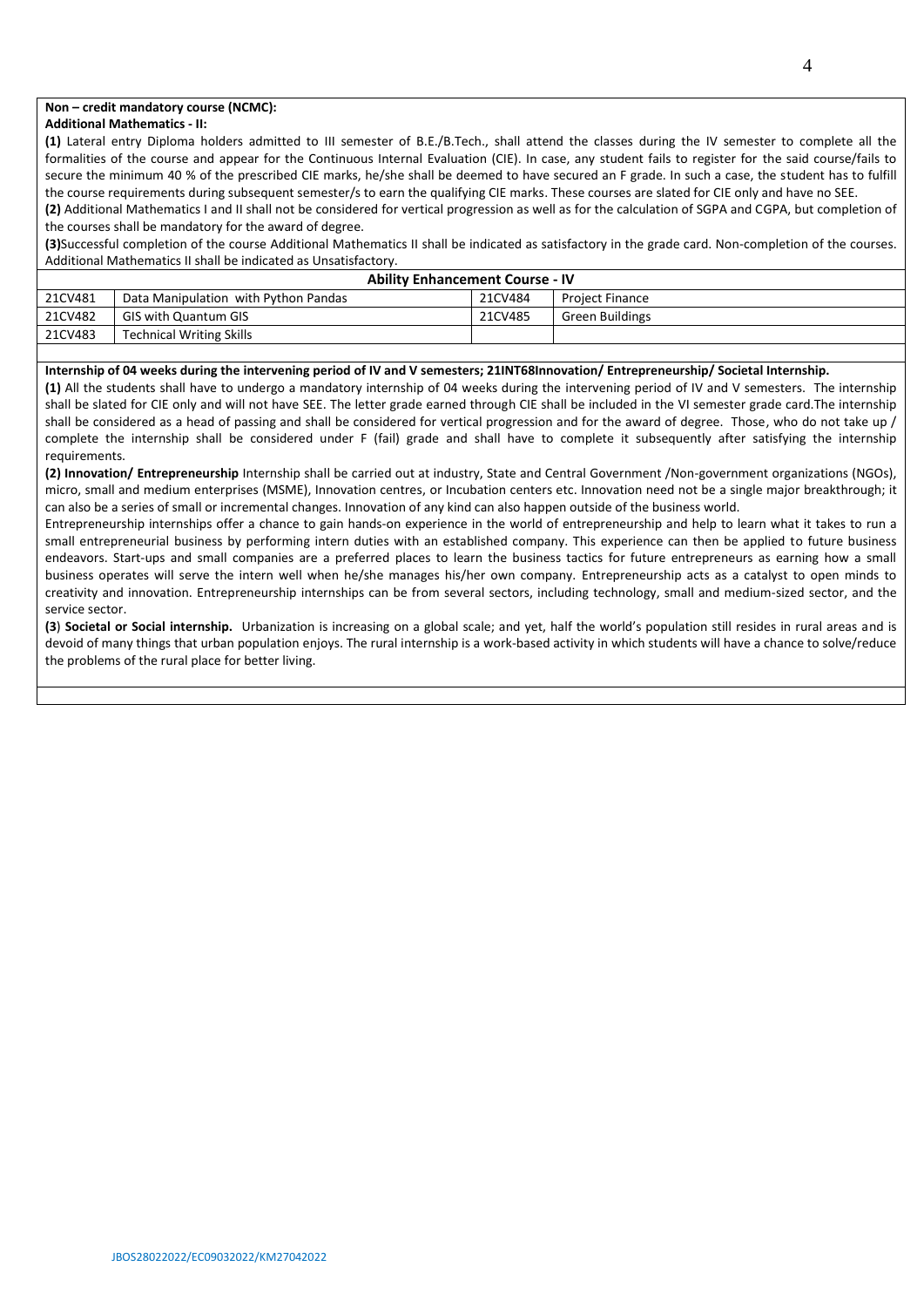## **B.E. in Civil Engineering**

Scheme of Teaching and Examinations 2021

Outcome Based Education(OBE) and Choice Based Credit System (CBCS)

(Effective from the academic year 2021 - 22)

|                | V JEIVIEJTEN                            |                                                                     |                                                                             |                   |                              |                              |              |                                       |              |           |                    |                |
|----------------|-----------------------------------------|---------------------------------------------------------------------|-----------------------------------------------------------------------------|-------------------|------------------------------|------------------------------|--------------|---------------------------------------|--------------|-----------|--------------------|----------------|
|                |                                         |                                                                     |                                                                             |                   | <b>Teaching Hours / Week</b> |                              |              |                                       | Examination  |           |                    |                |
| SI.<br>No      | <b>Course and</b><br><b>Course Code</b> | <b>Course Title</b>                                                 | Department (TD)<br>and Question<br>Paper Setting<br>Board (PSB)<br>Teaching | Theory<br>Lecture | Tutorial                     | Practical/<br>Drawing        | Self-Study   | Duration in<br>hours                  | CIE Marks    | SEE Marks | <b>Total Marks</b> | Credits        |
|                |                                         |                                                                     |                                                                             | L                 | T.                           | P                            | S            |                                       |              |           |                    |                |
| 1              | <b>BSC</b><br>21CV51                    | <b>Hydrology and Water Resources</b><br>Engineering                 |                                                                             | 3                 | 0                            | 0                            |              | 03                                    | 50           | 50        | 100                | 3              |
| 2              | <b>IPCC</b><br>21CV52                   | <b>Transportation Engineering</b>                                   |                                                                             | $\overline{2}$    | $\overline{2}$               | $\overline{2}$               |              | 03                                    | 50           | 50        | 100                | 4              |
| 3              | PCC<br>21CV53                           | Design of RC Structural Elements                                    |                                                                             | $\overline{2}$    | $\overline{2}$               | 0                            |              | 03                                    | 50           | 50        | 100                | 3              |
| 4              | <b>PCC</b><br>21CV54                    | Concrete Technology and Smart<br><b>Materials</b>                   |                                                                             | $\overline{2}$    | $\overline{2}$               | 0                            |              | 03                                    | 50           | 50        | 100                | 3              |
| 5              | PCC<br>21CVL55                          | Concrete Laboratory                                                 |                                                                             | $\Omega$          | $\Omega$                     | $\overline{2}$               |              | 03                                    | 50           | 50        | 100                | $\mathbf{1}$   |
| 6              | <b>AEC</b><br>21CV56                    | Research Methodology &<br>Intellectual Property Rights              | TD: Any<br>Department<br>PSB: As<br>identified by<br>University             | $\mathbf{1}$      | $\overline{2}$               | 0                            |              | 02                                    | 50           | 50        | 100                | $\overline{2}$ |
| $\overline{7}$ | <b>HSMC</b><br><b>21CIV57</b>           | <b>Environmental Studies</b>                                        | TD: Civil/<br>Environmental<br>/Chemistry/<br>Biotech.<br>PSB: Civil Engg   | 0                 | $\overline{2}$<br>0          |                              | $\mathbf{1}$ | 50                                    | 50           | 100       | $\mathbf{1}$       |                |
|                |                                         |                                                                     |                                                                             |                   |                              | If offered as Theory courses |              | 01                                    |              |           |                    |                |
|                | <b>AEC</b>                              |                                                                     | Concerned                                                                   | $\Omega$          | $\overline{2}$               | $\Omega$                     |              |                                       |              | 50        | 100                |                |
| 8              | 21CV58X                                 | Ability Enhancement Course-V<br>Board<br>If offered as lab. courses |                                                                             |                   | 50                           |                              |              |                                       | $\mathbf{1}$ |           |                    |                |
|                |                                         |                                                                     |                                                                             | $\Omega$          | $\Omega$                     | $\overline{2}$               |              | 02                                    |              |           |                    |                |
|                | <b>Total</b><br>400<br>400<br>800<br>18 |                                                                     |                                                                             |                   |                              |                              |              |                                       |              |           |                    |                |
|                |                                         |                                                                     | <b>Ability Enhancement Course - IV</b>                                      |                   |                              |                              |              |                                       |              |           |                    |                |
| 21CV581        |                                         | Applications of AI in Civil Engineering                             |                                                                             | 21CV584           |                              |                              |              | Quality Control and Quality Assurance |              |           |                    |                |
| 21CV582        |                                         | <b>Software Applications</b>                                        |                                                                             | 21CV585           |                              | <b>Offshore Structures</b>   |              |                                       |              |           |                    |                |
| 21CV583        |                                         | <b>Gender Sensitization</b>                                         |                                                                             |                   |                              |                              |              |                                       |              |           |                    |                |
|                |                                         |                                                                     |                                                                             |                   |                              |                              |              |                                       |              |           |                    |                |

Note: BSC: Basic Science Course, PCC: Professional Core Course, IPCC: Integrated Professional Core Course, AEC –Ability Enhancement Course INT – Internship, HSMC: Humanity and Social Science & Management Courses.

L –Lecture, T – Tutorial, P- Practical/ Drawing, S – Self Study Component, CIE: Continuous Internal Evaluation, SEE: Semester End Examination.

**Integrated Professional Core Course (IPCC):** refers to Professional Theory Core Course Integrated with Practical of the same course. Credit for IPCC can be 04 and its Teaching – Learning hours (L : T : P) can be considered as (3 : 0 : 2) or (2 : 2 : 2). The theory part of the IPCC shall be evaluated both by CIE and SEE. The practical part shall be evaluated by CIE only and there shall be no SEE. For more details, the regulation governing the Degree of Bachelor of Engineering /Technology (BE/B.Tech.) 2021-22 may be referred.

**V SEMESTER**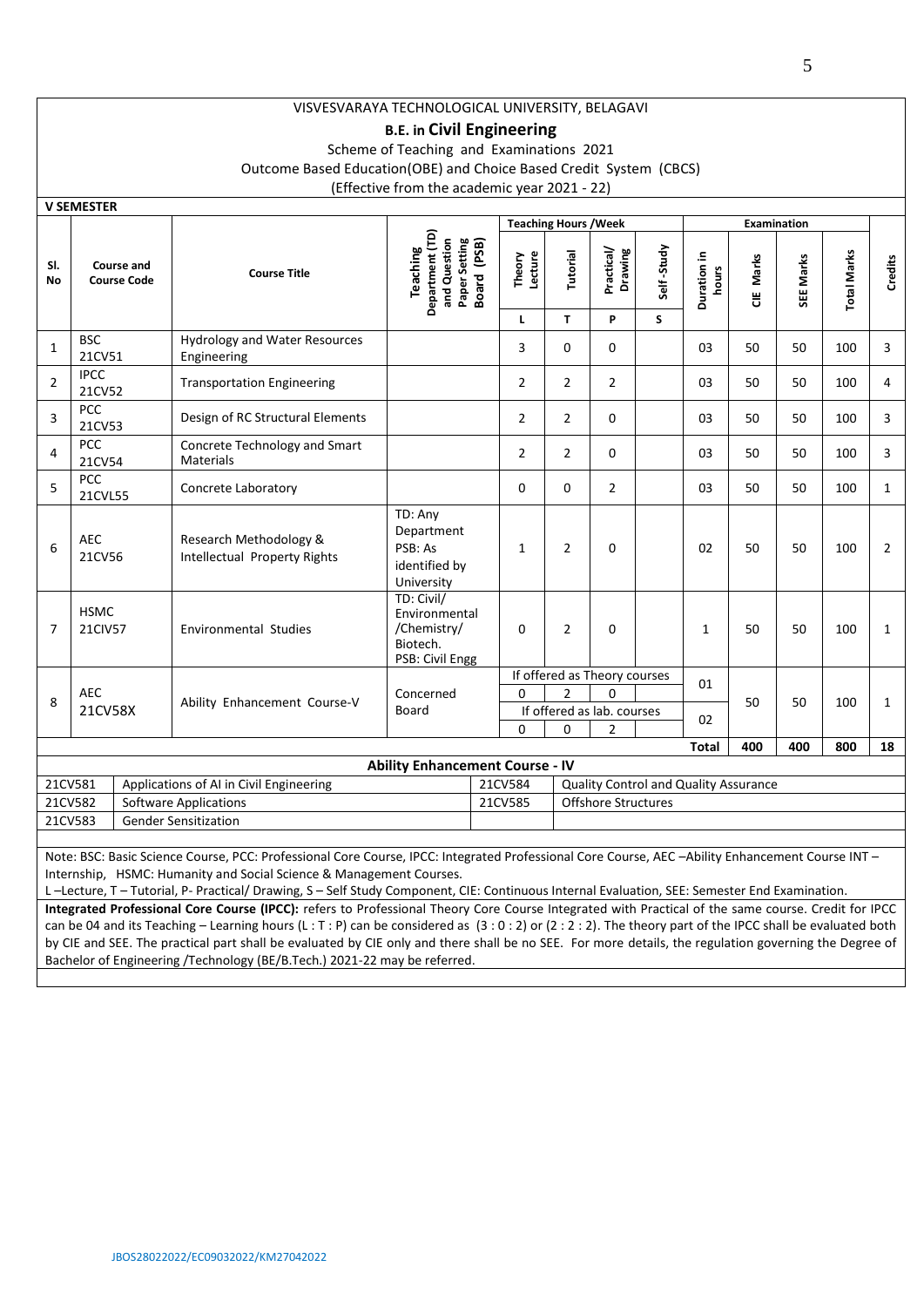# **B.E. in Civil Engineering**

Scheme of Teaching and Examinations 2021 Outcome-Based Education(OBE) and Choice Based Credit System (CBCS) (Effective from the academic year 2021 - 22)

|                | <b>VI SEIVIESTEK</b>             |                                                       |                                                                                          |                              |                |                       |                          |                      |                          |           |                    |                |
|----------------|----------------------------------|-------------------------------------------------------|------------------------------------------------------------------------------------------|------------------------------|----------------|-----------------------|--------------------------|----------------------|--------------------------|-----------|--------------------|----------------|
|                |                                  |                                                       |                                                                                          | <b>Teaching Hours / Week</b> |                |                       |                          |                      |                          |           |                    |                |
| SI.<br>No      | Course and<br><b>Course Code</b> | <b>Course Title</b>                                   | Department (TD)<br>(PSB)<br>and Question<br>Setting<br>Teaching<br><b>Board</b><br>Paper | Lecture<br>Theory            | Tutorial       | Practical/<br>Drawing | Self-Study               | Duration in<br>hours | Marks<br>쁭               | SEE Marks | <b>Total Marks</b> | <b>Credits</b> |
|                |                                  |                                                       |                                                                                          |                              | T.             | P                     | S                        |                      |                          |           |                    |                |
| $\mathbf{1}$   | <b>HSMC</b><br>21CV61            | <b>Construction Management and</b><br>Entreprenurship | <b>CV</b>                                                                                | 3                            | 0              | 0                     |                          | 03                   | 50                       | 50        | 100                | 3              |
| $\overline{2}$ | <b>IPCC</b><br>21CV62            | Geo Technical Engineering                             |                                                                                          | $\overline{2}$               | $\overline{2}$ | $\overline{2}$        |                          | 03                   | 50                       | 50        | 100                | 4              |
| 3              | <b>PCC</b><br>21CV63             | Design of Steel structure                             |                                                                                          | 2                            | $\overline{2}$ | $\Omega$              |                          | 03                   | 50                       | 50        | 100                | 3              |
| 4              | <b>PEC</b><br>21CV64x            | Professional Elective Course-I                        |                                                                                          |                              |                |                       |                          | 03                   | 50                       | 50        | 100                | 3              |
| 5              | <b>OEC</b><br>21CV65x            | Open Elective Course-I                                | Concerned<br>Department                                                                  |                              |                |                       |                          | 03                   | 50                       | 50        | 100                | 3              |
| 6              | <b>PCC</b><br>21CVL66            | Computer Aided Detailing of<br>Structure              |                                                                                          | $\Omega$                     | $\Omega$       | $\overline{2}$        |                          | 03                   | 50                       | 50        | 100                | $\mathbf{1}$   |
| $\overline{7}$ | <b>MP</b><br>21CVMP67            | Mini Project                                          | Two contact hours /week for<br>interaction between the<br>faculty and students.          |                              |                |                       | $\overline{\phantom{a}}$ | 100                  | $\overline{\phantom{a}}$ | 100       | $\overline{2}$     |                |
| $\mathbf{8}$   | INT<br>21INT68                   | Innovation/Entrepreneurship<br>/Societal Internship   | Completed during the intervening period of IV<br>and V semesters.                        |                              |                |                       |                          | --                   | 100                      | $-1$      | 100                | 3              |
|                |                                  |                                                       |                                                                                          |                              |                |                       |                          | Total                | 500                      | 300       | 800                | 22             |

|         | <b>Professional Elective - I</b>          |         |                                       |  |  |  |  |  |  |  |
|---------|-------------------------------------------|---------|---------------------------------------|--|--|--|--|--|--|--|
| 21CV641 | Design of Prestressed Concrete Structures | 21CV644 | Design Concept in Building Services   |  |  |  |  |  |  |  |
| 21CV642 | Applied Geotechnical Engineering          | 21CV645 | <b>Ground Water Hydraulics</b>        |  |  |  |  |  |  |  |
| 21CV643 | Railways, Harbors and Tunneling           | 21CV646 | <b>Alternative Building Materials</b> |  |  |  |  |  |  |  |

|         | Open Electives – I offered by the Department to other Department students |         |                                              |  |  |  |  |  |  |  |
|---------|---------------------------------------------------------------------------|---------|----------------------------------------------|--|--|--|--|--|--|--|
| 21CV651 | Remote Sensing and GIS                                                    | 21CV653 | Occupational Health and Safety               |  |  |  |  |  |  |  |
| 21CV652 | <b>Traffic Engineering</b>                                                | 21CV654 | Sustainability Concepts in Civil Engineering |  |  |  |  |  |  |  |
|         |                                                                           |         |                                              |  |  |  |  |  |  |  |

**Note: HSMC:** Humanity and Social Science & Management Courses, **IPCC:** Integrated Professional Core Course, **PCC:** Professional Core Course, **PEC:** Professional Elective Courses, O**EC**–Open Elective Course, **MP** –Mini Project, INT –Internship.

**L** –Lecture, **T** – Tutorial, **P** - Practical / Drawing, **S** – Self Study Component, **CIE**: Continuous Internal Evaluation, **SEE**: Semester End Examination.

**Integrated Professional Core Course (IPCC):** Refers to Professional Theory Core Course Integrated with Practical of the same course. Credit for IPCC can be 04 and its Teaching – Learning hours (L : T : P) can be considered as  $(3:0:2)$  or  $(2:2:2)$ . The theory part of the IPCC shall be evaluated both by CIE and SEE. The practical part shall be evaluated by CIE only and there shall be no SEE. For more details, the regulation governing the Degree of Bachelor of Engineering /Technology (BE/B.Tech) 2021-22 may be referred.

#### **Professional Elective Courses(PEC):**

A professional elective (PEC) course is intended to enhance the depth and breadth of educational experience in the Engineering and Technology curriculum. Multidisciplinary courses that are added supplement the latest trend and advanced technology in the selected stream of engineering. Each group will provide an option to select one course. The minimum number of students' strengths for offering professional electives is 10. However, this conditional shall not be applicable to cases where the admission to the program is less than 10.

#### **Open Elective Courses:**

**VI SEMESTER**

Students belonging to a particular stream of Engineering and Technology are not entitled to the open electives offered by their parent Department. However, they can opt for an elective offered by other Departments, provided they satisfy the prerequisite condition if any. Registration to open electives shall be documented under the guidance of the Program Coordinator/ Advisor/Mentor.

#### Selection of an open elective shall **not be allowed** if,

**(i)** The candidate has studied the same course during the previous semesters of the program.

**(ii)** The syllabus content of open electives is similar to that of the Departmental core courses or professional electives.

**(iii)** A similar course, under any category, is prescribed in the higher semesters of the program.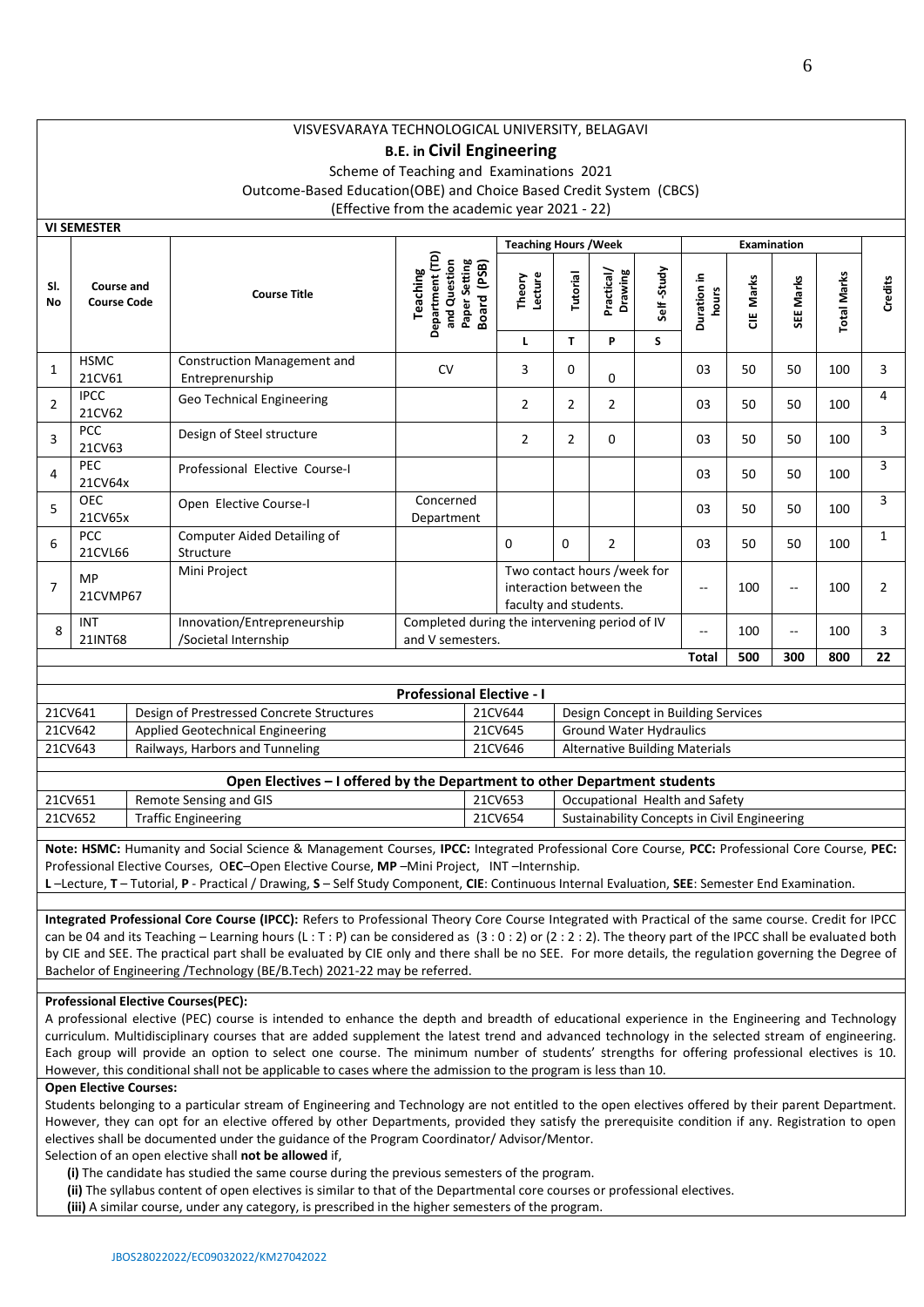In case, any college is desirous of offering a course (not included in the Open Elective List of the University) from streams such as Law, Business (MBA), Medicine, Arts, Commerce, etc., can seek permission, at least one month before the commencement of the semester, from the University by submitting a copy of the syllabus along with the details of expertise available to teach the same in the college.

The minimum students' strength for offering open electives is 10. However, this conditional shall not be applicable to cases where the admission to the programme is less than 10.

**Mini-project work:** Mini Project is a laboratory-oriented course which will provide a platform to students to enhance their practical knowledge and skills by the development of small systems/applications.

Based on the ability/abilities of the student/s and recommendations of the mentor, a single discipline or a multidisciplinary Mini- project can be assigned to an individual student or to a group having not more than 4 students.

### **CIE procedure for Mini-project:**

**(i) Single discipline:** The CIE marks shall be awarded by a committee consisting of the Head of the concerned Department and two faculty members of the Department, one of them being the Guide. The CIE marks awarded for the Mini-project work shall be based on the evaluation of project report, project presentation skill, and question and answer session in the ratio of 50:25:25. The marks awarded for the project report shall be the same for all the batch mates.

**(ii) Interdisciplinary:** Continuous Internal Evaluation shall be group-wise at the college level with the participation of all the guides of the project. The CIE marks awarded for the Mini-project, shall be based on the evaluation of project report, project presentation skill, and question and answer session in the ratio 50:25:25. The marks awarded for the project report shall be the same for all the batch mates.

### **No SEE component for Mini-Project.**

### **VII semester Class work and Research Internship /Industry Internship (21INT82)**

### **Swapping Facility**

Institutions can swap VII and VIII Semester Scheme of Teaching and Examinations to accommodate research internship/ industry internship after the VI semester**.** 

**(2)** Credits earned for the courses of VII and VIII Semester Scheme of Teaching and Examinations shall be counted against the corresponding semesters whether VII or VIII semester is completed during the beginning of IV year or later part of IV year of the program. **Elucidation:**

At the beginning of IV years of the program i.e., after VI semester, VII semester classwork and VIII semester Research Internship /Industrial Internship shall be permitted to be operated simultaneously by the University so that students have ample opportunity for an internship. In other words, a good percentage of the class shall attend VII semester classwork and a similar percentage of others shall attend to Research Internship or Industrial Internship.

Research/Industrial Internship shall be carried out at an Industry, NGO, MSME, Innovation center, Incubation center, Start-up, center of Excellence (CoE), Study Centre established in the parent institute and /or at reputed research organizations/institutes.

The mandatory Research internship /Industry internship is for 24 weeks. The internship shall be considered as a head of passing and shall be considered for the award of a degree. Those, who do not take up/complete the internship shall be declared to fail and shall have to complete it during the subsequent University examination after satisfying the internship requirements.

### **INT21INT82 Research Internship/ Industry Internship/Rural Internship**

**Research internship:** A research internship is intended to offer the flavor of current research going on in the research field. It helps students get familiarized with the field and imparts the skill required for carrying out research.

**Industry internship:** Is an extended period of work experience undertaken by students to supplement their degree for professional development. It also helps them learn to overcome unexpected obstacles and successfully navigate organizations, perspectives, and cultures. Dealing with contingencies helps students recognize, appreciate, and adapt to organizational realities by tempering their knowledge with practical constraints.

The faculty coordinator or mentor has to monitor the students' internship progress and interact with them to guide for the successful completion of the internship.

The students are permitted to carry out the internship anywhere in India or abroad. University shall not bear any expenses incurred in respect of internship.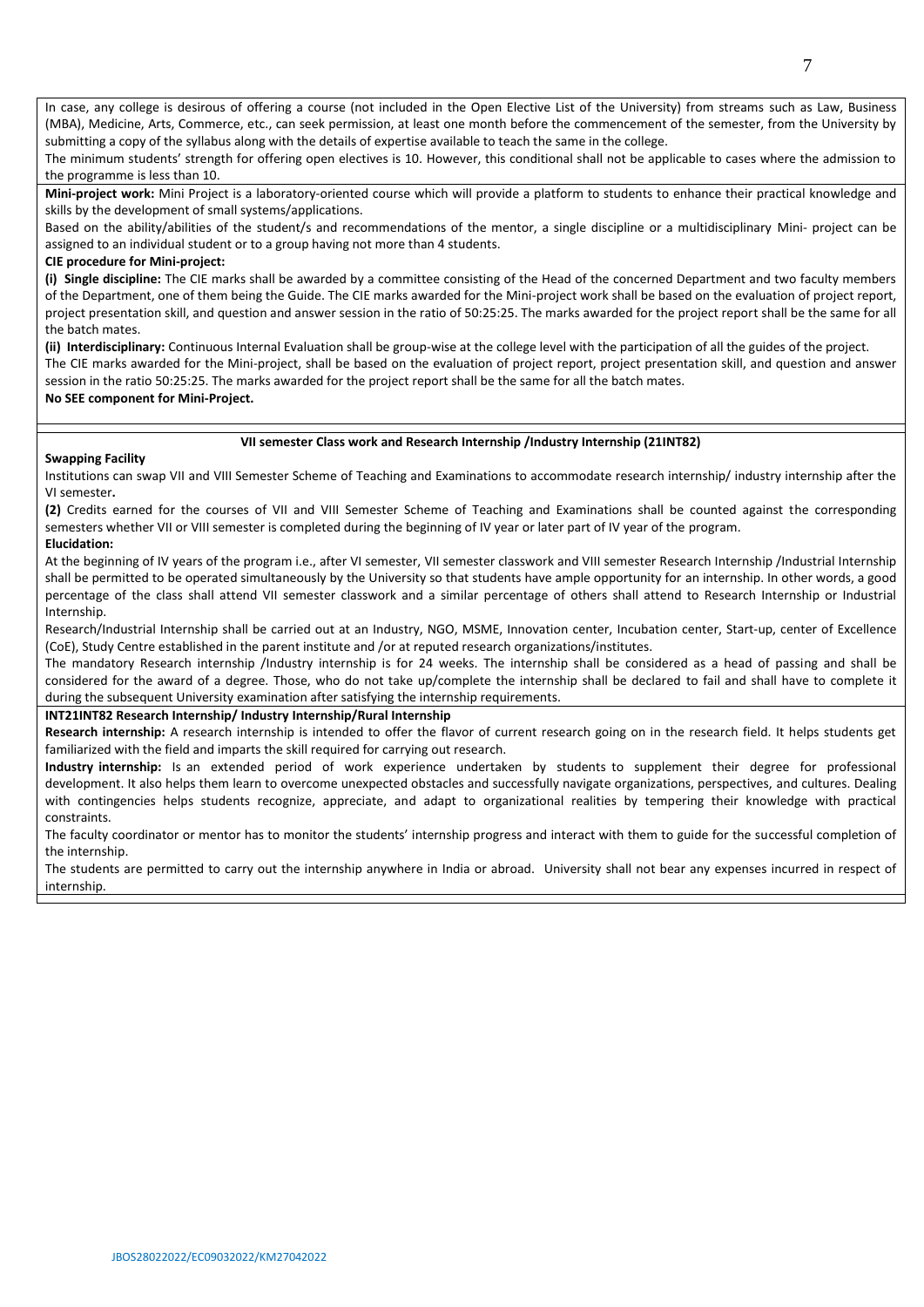# **B.E. in Civil Engineering**

Scheme of Teaching and Examinations 2021 Outcome Based Education(OBE) and Choice Based Credit System (CBCS) (Effective from the academic year 2021 - 22)

|           |                                         |                  | Swappable VII and VIII SEMESTER                                                           |                                                                                    |                        |                                                                                 |                                                                                 |                 |                       |           |                          |                    |                |
|-----------|-----------------------------------------|------------------|-------------------------------------------------------------------------------------------|------------------------------------------------------------------------------------|------------------------|---------------------------------------------------------------------------------|---------------------------------------------------------------------------------|-----------------|-----------------------|-----------|--------------------------|--------------------|----------------|
|           | <b>VII SEMESTER</b>                     |                  |                                                                                           |                                                                                    |                        | <b>Teaching Hours / Week</b>                                                    |                                                                                 |                 |                       |           | Examination              |                    |                |
| SI.<br>No | Course and<br><b>Course Code</b>        |                  | <b>Course Title</b>                                                                       | Department (TD)<br>Paper Setting<br>Board (PSB)<br>and Question<br><b>Teaching</b> | Lecture<br>Theory<br>г | Tutorial<br>T                                                                   | Practical/<br>Drawing<br>P                                                      | Self-Study<br>S | Duration in<br>hours  | CIE Marks | SEE Marks                | <b>Total Marks</b> | Credits        |
| 1         | <b>PCC</b><br>21CV71                    |                  | Quantity Survey and Contract<br>Management                                                |                                                                                    | $\overline{2}$         | 2                                                                               | 0                                                                               |                 | 3                     | 50        | 50                       | 100                | 3              |
| 2         | <b>PCC</b><br>21CV72                    |                  | Construction Technology for<br>Substructure and Super<br>Structures                       |                                                                                    | $\overline{2}$         | 0                                                                               | 0                                                                               |                 | 3                     | 50        | 50                       | 100                | $\overline{2}$ |
| 3         | <b>PEC</b><br>21CV72X                   |                  | Professional elective Course-II                                                           |                                                                                    |                        |                                                                                 |                                                                                 |                 | 3                     | 50        | 50                       | 100                | 3              |
| 4         | PEC<br>21CV73X                          |                  | Professional elective Course-III                                                          |                                                                                    |                        |                                                                                 |                                                                                 |                 | 3                     | 50        | 50                       | 100                | 3              |
| 5         | <b>OEC</b><br>21CV74X                   |                  | Open elective Course-II                                                                   | Concerned<br>Department                                                            |                        |                                                                                 |                                                                                 |                 | 3                     | 50        | 50                       | 100                | 3              |
| 6         | Project<br>21CVP75                      |                  | Project work                                                                              |                                                                                    |                        | Two contact hours /week for<br>interaction between the<br>faculty and students. |                                                                                 |                 | 3                     | 100       | 100                      | 200                | 10             |
|           |                                         |                  |                                                                                           |                                                                                    |                        |                                                                                 |                                                                                 |                 | <b>Total</b>          | 350       | 350                      | 700                | 24             |
|           | <b>VIII SEMESTER</b>                    |                  |                                                                                           |                                                                                    |                        |                                                                                 |                                                                                 |                 |                       |           |                          |                    |                |
|           |                                         |                  |                                                                                           | <b>Teaching Hours / Week</b>                                                       |                        |                                                                                 |                                                                                 |                 | <b>Examination</b>    |           |                          |                    |                |
| SI.<br>No | <b>Course and</b><br><b>Course Code</b> |                  | <b>Course Title</b>                                                                       | Department<br>Teaching                                                             | Lecture<br>Theory      | Tutorial                                                                        | Practical/<br>Drawing                                                           | Self-Study      | Duration in<br>hours  | CIE Marks | SEE Marks                | <b>Total Marks</b> | <b>Credits</b> |
|           |                                         |                  |                                                                                           |                                                                                    | L                      | T                                                                               | P                                                                               | S               |                       |           |                          |                    |                |
| 1         | Seminar<br>21CV81                       |                  | <b>Technical Seminar</b>                                                                  |                                                                                    |                        |                                                                                 | One contact hour /week for<br>interaction between the<br>faculty and students.  |                 | $\mathbf{u}$          | 100       | $\overline{\phantom{a}}$ | 100                | 01             |
| 2         | INT<br>21INT82                          |                  | Research Internship/ Industry<br>Internship                                               |                                                                                    |                        |                                                                                 | Two contact hours /week for<br>interaction between the<br>faculty and students. |                 | 03<br>(Batch<br>wise) | 100       | 100                      | 200                | 15             |
| 3         |                                         | 21NS83<br>21PE83 | National Service Scheme (NSS)<br><b>Physical Education (PE) (Sports</b><br>and Athletics) | NSS.<br>PE                                                                         |                        |                                                                                 | Completed during the<br>intervening period of III                               |                 |                       | 50        | 50                       | 100                | 0              |
|           | <b>NCMC</b>                             | 21YO83           | Yoga                                                                                      | Yoga                                                                               |                        |                                                                                 | semester toVIII semester.                                                       |                 |                       |           |                          |                    |                |
|           |                                         |                  |                                                                                           |                                                                                    |                        |                                                                                 |                                                                                 |                 | <b>Total</b>          | 250       | 150                      | 400                | 16             |
|           |                                         |                  |                                                                                           |                                                                                    |                        |                                                                                 |                                                                                 |                 |                       |           |                          |                    |                |
| 21CV721   |                                         |                  | Advanced Design of RCC and Steel Structures                                               | <b>Professional Elective - II</b>                                                  | 21CV724                |                                                                                 | Solid Waste Management                                                          |                 |                       |           |                          |                    |                |
|           | 21CV722                                 |                  | <b>Advanced Foundation Engineering</b>                                                    |                                                                                    | 21CV725                |                                                                                 | Design of Hydraulic Structures                                                  |                 |                       |           |                          |                    |                |
|           | 21CV723                                 |                  | <b>Pavement Materials and Construction</b>                                                |                                                                                    | 21CV726                |                                                                                 | Repair and Rehabilitation of Structures                                         |                 |                       |           |                          |                    |                |
|           |                                         |                  |                                                                                           | <b>Professional Elective - III</b>                                                 |                        |                                                                                 |                                                                                 |                 |                       |           |                          |                    |                |
|           | 21CV731                                 |                  | Earthquake Engineering                                                                    |                                                                                    | 21CV734                |                                                                                 | Air Pollution and Control                                                       |                 |                       |           |                          |                    |                |
| 21CV733   | 21CV732                                 |                  | <b>Ground Improvement Techniques</b>                                                      |                                                                                    | 21CV735<br>21CV736     |                                                                                 | Open Channel Hydraulics<br>Design of Masonry Structures                         |                 |                       |           |                          |                    |                |